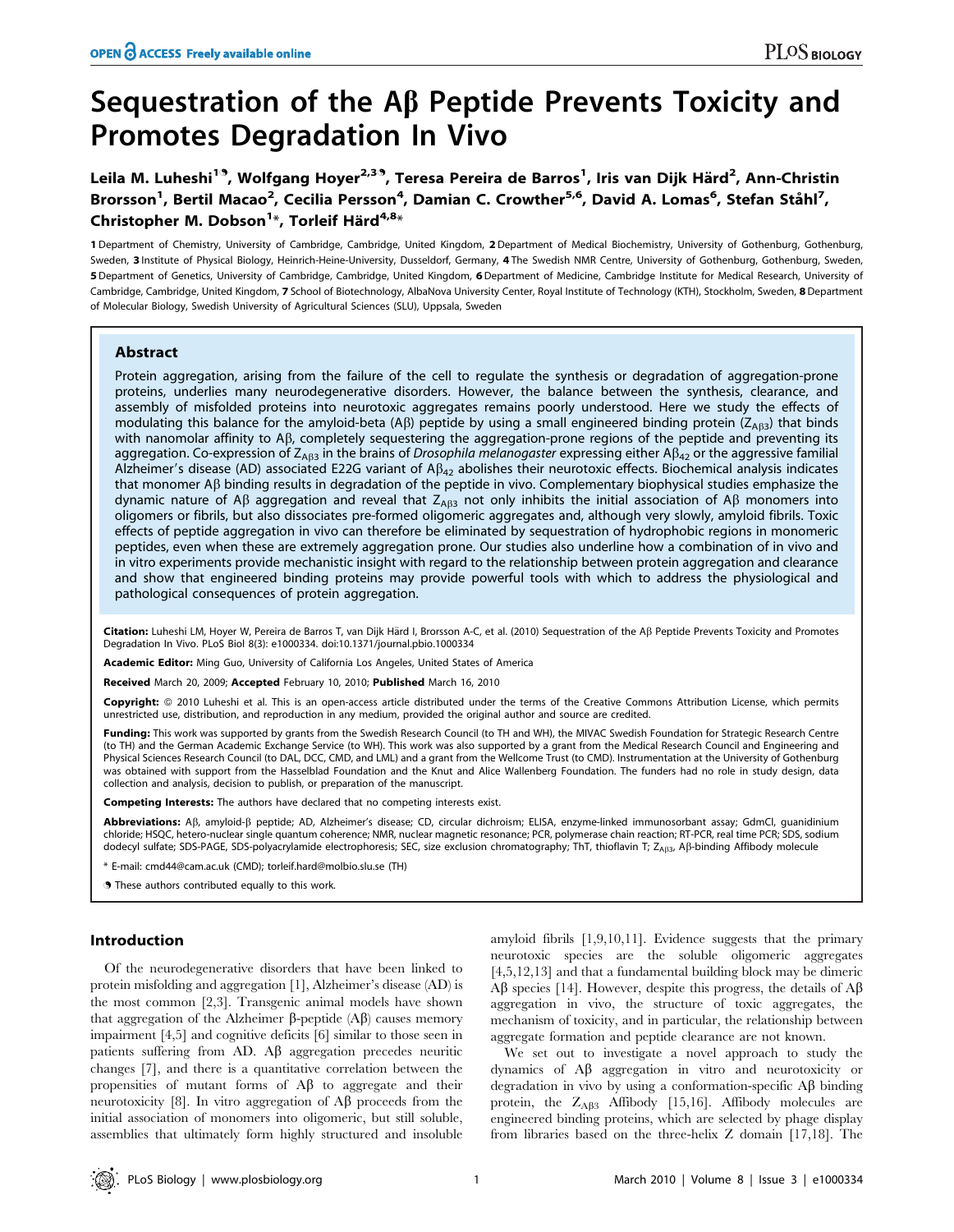## Author Summary

Alzheimer's disease is thought to be a result of neuronal damage caused by toxic aggregated forms of the  $A\beta$ peptide in the brain. There is no cure and existing treatments are ineffective in reversing or preventing disease progression. Here we describe a novel strategy that makes use of an engineered ''Affibody'' protein to study the disease and potentially combat its underlying causes. The Affibody occludes the aggregation-prone regions of  $\mathsf{AB}$  peptides, preventing their aggregation into toxic forms, and it also acts to dissolve pre-formed  $\mathsf{A}\beta$ aggregates. It is functional in vivo, as its co-expression with  $A\beta$  peptides in transgenic fruit flies prevents the neuronal damage and premature death that result from expression of  $\mathsf{A}\beta$  peptides alone. Moreover, we show that the origin of this protection is the enhanced clearance of  $\mathsf{AB}$  peptides from the brain. These findings open up new opportunities for using engineered binding proteins to probe the origins of Alzheimer's disease and potentially to develop a new class of therapeutic agents.

 $Z_{AB3}$  Affibody was selected [15] to bind specifically to A $\beta$ monomers with nanomolar affinity (dissociation constant  $K_d \approx 17$  nM) [16]. It forms a disulfide-linked dimer to which A $\beta$ binds and folds by induced fit [19] into a hairpin conformation such that its two aggregation-prone hydrophobic faces become buried within a tunnel-like cavity in the  $Z_{AB3}$  dimer [16,19]. The specificity and well-characterized structural features of  $Z_{\text{A}\beta3}$ binding to  $\Lambda\beta$  make it an ideal candidate for studying the effects of  $A\beta$  monomer binding in vivo. We find that the presence of the Affibody molecule, achieved by co-expression, can eliminate  $A\beta$ neurotoxicity in a fruit fly (Drosophila melanogaster) model of AD [20,21], and we used biochemical and biophysical experiments to identify the molecular mechanism by which this process occurs.

# Results/Discussion

# Elimination of  $A\beta$  Neurotoxicity In Vivo

We first generated *Drosophila* strains transgenic for  $Z_{AB3}$ . As  $Z_{AB3}$ is most effective in binding  $\Lambda\beta$  when it is in its dimeric form, we also generated *Drosophila* in which two copies of  $Z_{AB3}$  are connected head-to-tail— $(Z_{AB3})_2$ —to enable the disulfide-linked dimer to form more readily. Drosophila transgenic for the wild-type Z domain were used as controls. These three Affibody fly lines were then each crossed with *Drosophila* transgenic for  $A\beta_{42}$ ,  $A\beta_{42}E22G$  [22], or  $A\beta_{40}$ , and the co-expression of both transgenes together in the brain or in the eye was initiated by crossing with appropriate driver flies [20,21].

Expression of  $A\beta_{42}E22G$  in the brain of *Drosophila* causes rapid neurodegeneration resulting in a drastic reduction in lifespan from 38 ( $\pm$ 1.8) to 9 ( $\pm$ 0.5) days, consistent with the findings of previous studies [8]. Co-expression of  $Z_{\text{A}\beta3}$  with  $\text{A}\beta_{42}E22G$ , however, increases the lifespan to 20  $(\pm 0.2)$  days. Strikingly, if the-head-totail dimer  $(Z_{AB3})_2$  is co-expressed with  $A\beta_{42}E22G$ , the toxic effects of the peptide are yet further reduced and the lifespan increases to 31 ( $\pm$ 0.8) days, which is almost as long as in wild-type controls (Figure 1A, Table S1) and indicates that the neurotoxicity of  $A\beta$ has been almost entirely abolished. Co-expression of the Z domain, which has no affinity for A $\beta$ , does not affect A $\beta_{42}E22G$ toxicity, demonstrating that the rescue of  $A\beta$  toxicity in vivo is specific to  $Z_{AB3}$ . Co-expression of  $Z_{AB3}$  with wild-type  $A\beta_{42}$  also significantly prolongs the lifespan of these flies (from 28,  $\pm$ 0.4, to 32,  $\pm$ 0.7, days). Again, the  $(Z<sub>AB3</sub>)<sub>2</sub>$  head-to-tail-dimer is even more

effective, completely eliminating the toxicity associated with  $\mathbf{A}\beta_{42}$ (lifespan 40,  $\pm$ 1.2, days), whereas the Z domain control has no effect (Figure 1B). Expression of the less aggregation-prone  $\mathcal{AB}_{40}$ has no effect on lifespan, and none of the Affibody molecules or the control significantly affected the lifespan of flies expressing  $A\beta_{40}$  or wild-type *Drosophila* (Figure 1C and 1D).

The ability of  $(Z<sub>Aβ3</sub>)<sub>2</sub>$  to abolish the toxic effects of  $A\beta_{42}E22G$ was confirmed physiologically by its ability to abolish the abnormal eye morphology associated with  $\rm{A} \beta_{42}$ E22G expression in the photoreceptors in the fly (Figure 2).

#### Clearance of  $A\beta$  from the Drosophila Brain

To determine the mechanism by which  $Z_{AB3}$  mediates suppression of A $\beta$  toxicity, we assessed the levels of A $\beta_{42}$  in the brains of flies co-expressing  $A\beta_{42}E22G$  and either  $Z_{A\beta3}$ ,  $(Z_{A\beta3})_2$ , or the Z domain by Western blotting. Fly brains were homogenized in 1% SDS, subjected to electrophoretic separation, and probed using an antibody against the N-terminus of  $\overrightarrow{AB}$ , which detailed structural studies reveal remains exposed in the  $\text{A}\beta$ : Z<sub>AB3</sub> complex [16]. SDS soluble A $\beta$  can clearly be detected in flies expressing A $\beta_{42}$ E22G, but it is absent in flies co-expressing  $Z_{\text{A}\beta3}$  or  $(Z_{\text{A}\beta3})_2$  (Figure 3A). The specificity of this effect is confirmed by the continued presence of the  $\widehat{A}\widehat{\beta}_{42}$ E22G in flies that co-express the non-binding Z domain.

The  $Z_{AB3}:A\beta$  complex is stable in 1% SDS (B. Macao, unpublished), and  $\widehat{AB}$  remaining in complexes or in SDS insoluble aggregates in the fly brain might therefore not be detectable by Western blot. In order to address this possibility, fly brains expressing  $A\beta_{42}E22G$  with or without  $(Z_{A\beta3})_2$ ,  $Z_{A\beta3}$  or the Z domain were homogenized in 5 M GdmCl, conditions known to dissociate both A $\beta$  aggregates and A $\beta$ : $Z_{AB3}$  complexes. The total level of  $A\beta_{42}E22G$  in these extracts was then measured by a sensitive ELISA assay (Figure 3B). Flies expressing both  $(Z_{AB3})_2$ and  $\text{A}\beta_{42}$ E22G show a 97% ( $\pm 3$ %) reduction in the concentration of  $A\beta_{42}E22G$  compared to flies co-expressing  $A\beta_{42}E22G$  and the inert Z domain (the most appropriate control for the non-specific effects of expressing a second transgene on the levels of  $\mathbf{A}\mathbf{\beta}$ . Decreased  $A\beta_{42}E22G$  levels in the presence of different Affibody constructs correlate well with corresponding reduction in neurotoxicity measured by the survival assay (Figure 1).

The prevention of  $A\beta_{42}E22G$  aggregation by  $Z_{A\beta3}$  and  $(Z_{A\beta3})_2$  is demonstrated by immunohistochemical detection of  $A\beta_{42}E22G$  in whole mount brain preparations analyzed by confocal microscopy. Flies expressing  $\rm A\beta_{42}E22G$  under the control of the OK107-Gal4 driver, which drives expression in a subset of adult neurons, contain abundant deposits in the brain recognized by the anti- $A\beta$ 6E10 antibody, whereas flies co-expressing  $\mathbf{A}\beta_{42}$ E22G and  $(\mathbf{Z}_{\mathbf{A}\beta3})_2$ have almost no visible 6E10 immunoreactive deposits (Figure 3C). In good agreement with the results of the ELISA analysis, coexpression of  $Z_{AB3}$  results in a significant reduction in the burden of aggregates but does not result in their complete removal, whereas co-expression of the Z domain gives levels of  $\mathbf{A}\boldsymbol{\beta}$  deposits similar to those present in flies expressing  $\mathbf{A}\mathbf{\beta}_{49}\mathbf{E}22\mathbf{G}$ .

In order to determine whether the presence of  $A\beta_{42}E22G$  had altered the levels of  $Z_{\rm A\beta3}$  or  $(Z_{\rm A\beta3})_2$  present in the fly brain, brain homogenates were analyzed using either anti-cMyc antibodies to detect  $Z_{AB3}$  or anti-Affibody antibodies to detect  $(Z_{AB3})_2$ ; both dimeric Affibody molecules can be observed as 12 kDa dimers under non-reducing conditions. The levels of these Affibody species are not detectably altered in flies co-expressing  $\rm A\beta_{42}E22G$ (Figure 3D) despite the marked reduction of the levels of soluble  $A\beta_{42}E22G$  (Figure 3A). While this experiment suggests that  $A\beta$ clearance could be occurring without the corresponding clearance of its binding partner  $Z_{AB3}$ , the quantities seen by Western blot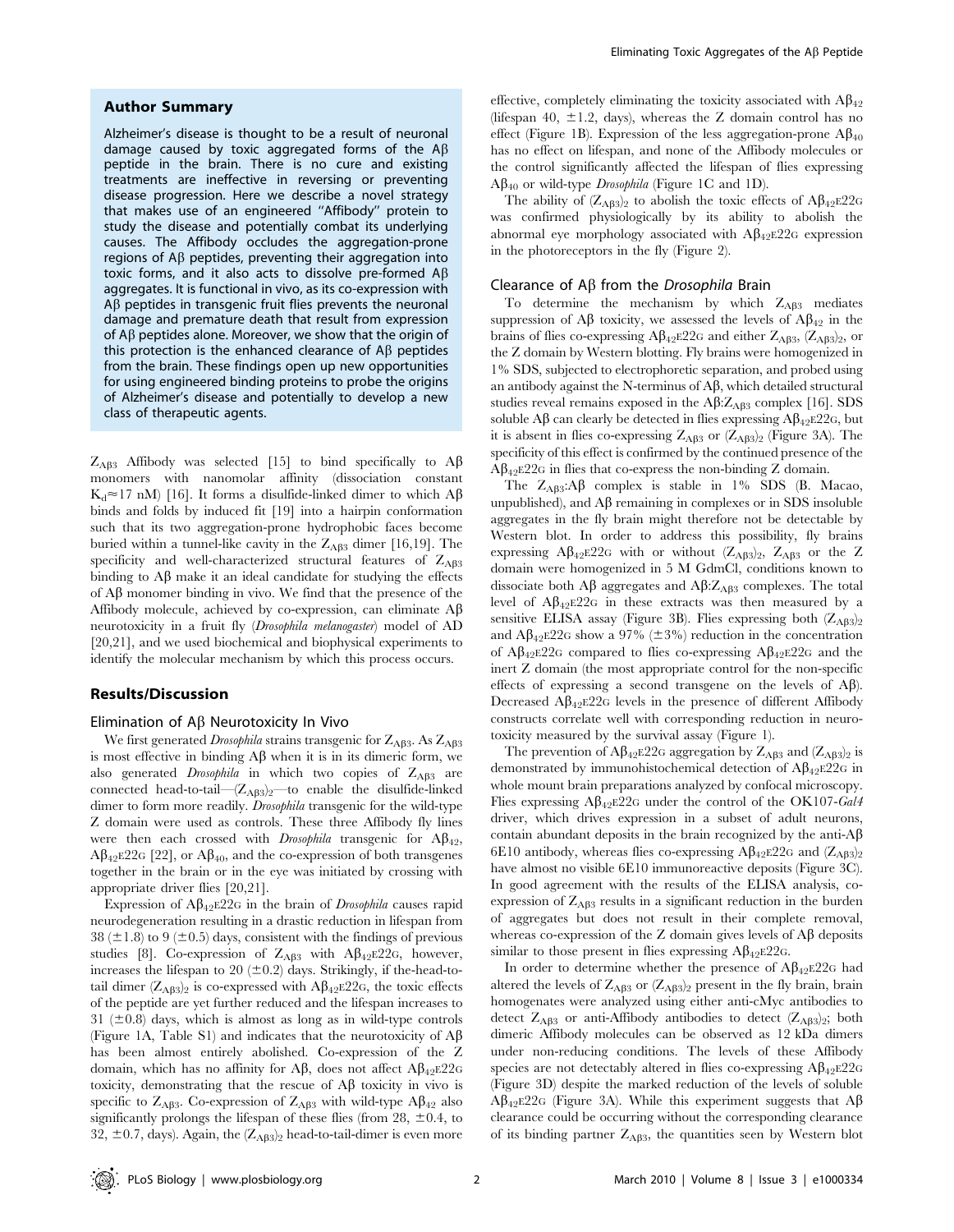

Figure 1. Inhibition of neurotoxicity measured as lifespan of transgenic Drosophila. Each curve represents 100 flies divided equally into groups of 10. Expression of all  $\mathsf{A}\beta$  peptides and Affibody proteins was under the control of the UAS-GAL4 system. In these experiments, expression was driven throughout the CNS by the  $elav^{c155}$ -GAL4 driver line. Survival assays were performed to quantify the degree of

neurodegeneration when each different combination of Ab peptide and Affibody proteins or Z domain control was expressed in the CNS. (A)  $A\beta_{42}E22G$  median lifespan = 9 (±0.5) days;  $A\beta_{42}E22G + Z_{AB3} = 20$ ( $\pm$ 0.2) days, p<0.001 versus A $\beta_{42}$ E22G alone; A $\beta_{42}$ E22G + (Z<sub>AB3</sub>)<sub>2</sub> = 31 ( $\pm$ 0.8) days, p<0.001 versus A $\beta$ <sub>42E</sub>22G alone. (B) A $\beta$ <sub>42</sub> median lifespan = 28 (±0.4) days;  $A\beta_{42} + Z_{AB3} = 32$  (±0.7) days,  $p < 0.001$  versus  $A\beta_{42}$  alone;  $A\beta_{42} + (Z_{AB3})_2 = 40 \ (\pm 1.2)$  days,  $p < 0.001$  versus  $A\beta_{42}$  alone. (C)  $\overline{A}\beta_{40}$  median lifespan = 38 (±2);  $A\beta_{40} + Z_{A\beta3} = 41$  (±2) days;  $A\beta_{40}$  +  $(Z_{AB3})_2 = 38$  ( $\pm 2$ ) days. (D) Control experiment: lifespan of flies expressing only the Z domain,  $Z_{AB3}$ , or  $(Z_{AB3})$ <sub>2</sub> and non-transgenic flies (wild-type). Median lifespan of wild-type flies = 38 ( $\pm$ 1.8) days. Complete survival statistics are shown in Table S1. doi:10.1371/journal.pbio.1000334.g001

represent the equilibrium levels of these two proteins, and so would not detect any turnover in  $Z_{AB3}$  that may also be occurring.

We have established that the reductions in the levels of  $A\beta_{42}E22G$  peptide in the fly brain are not due to altered gene regulation in flies co-expressing Z,  $Z_{AB3}$ , or  $(Z_{AB3})_2$ , because the levels of  $A\beta_{42}E22G$  transcription are not significantly reduced in any case (Figure 3E).

In summary,  $Z_{AB3}$  causes a reduction in  $A\beta_{42}E22G$  levels by actively promoting its clearance from the brain. The clearance does not involve any specific antibody-mediated process, since Drosophila lacks an adaptive immune system [23]. In order to determine at which stages of the A $\beta$  aggregation process the  $Z_{AB3}$ Affibody can intervene, we analyzed the effects of  $Z_{AB3}$  on the dynamic interconversion of monomeric, oligomeric, and fibrillar  $A\beta$  species in vitro.

## Inhibition of  $A\beta$  Amyloid Fibril Formation In Vitro

Sequestration of the hydrophobic regions of  $A\beta_{40}$  and  $A\beta_{42}$ (Figure 4A and Figure S1) allows  $Z_{\text{A}\beta3}$  to inhibit amyloid fibril formation completely, even that of the extremely aggregationprone  $A\beta_{42}E22G$  variant, as judged by thioflavin T (ThT) fluorescence assays indicative of amyloid fibril formation (Figure 4B–D, Figure S2, and Figure S3). The addition of  $Z_{AB3}$ to  $A\beta_{40}$  or  $A\beta_{42}$  aggregation reactions has the same effect on the aggregation kinetics as reducing the  $\mathbf{A}\boldsymbol{\beta}$  concentration by the equivalent amount (Figure 4C and Figure S3A), demonstrating that inhibition of fibril formation occurs by sequestration of



Figure 2. Rescue of *Drosophila* eye morphology. Scanning electron micrographs (SEM) of eyes of flies expressing  $A\beta_{42}E22G$  alone or in combination with the Z domain control or the  $(Z_{AB3})_2$  Affibody at low and high magnification. A wild-type non-transgenic fly eye is shown for comparison. Scale bar = 100  $\mu$ m in main pictures and 20  $\mu$ m in inserts.

doi:10.1371/journal.pbio.1000334.g002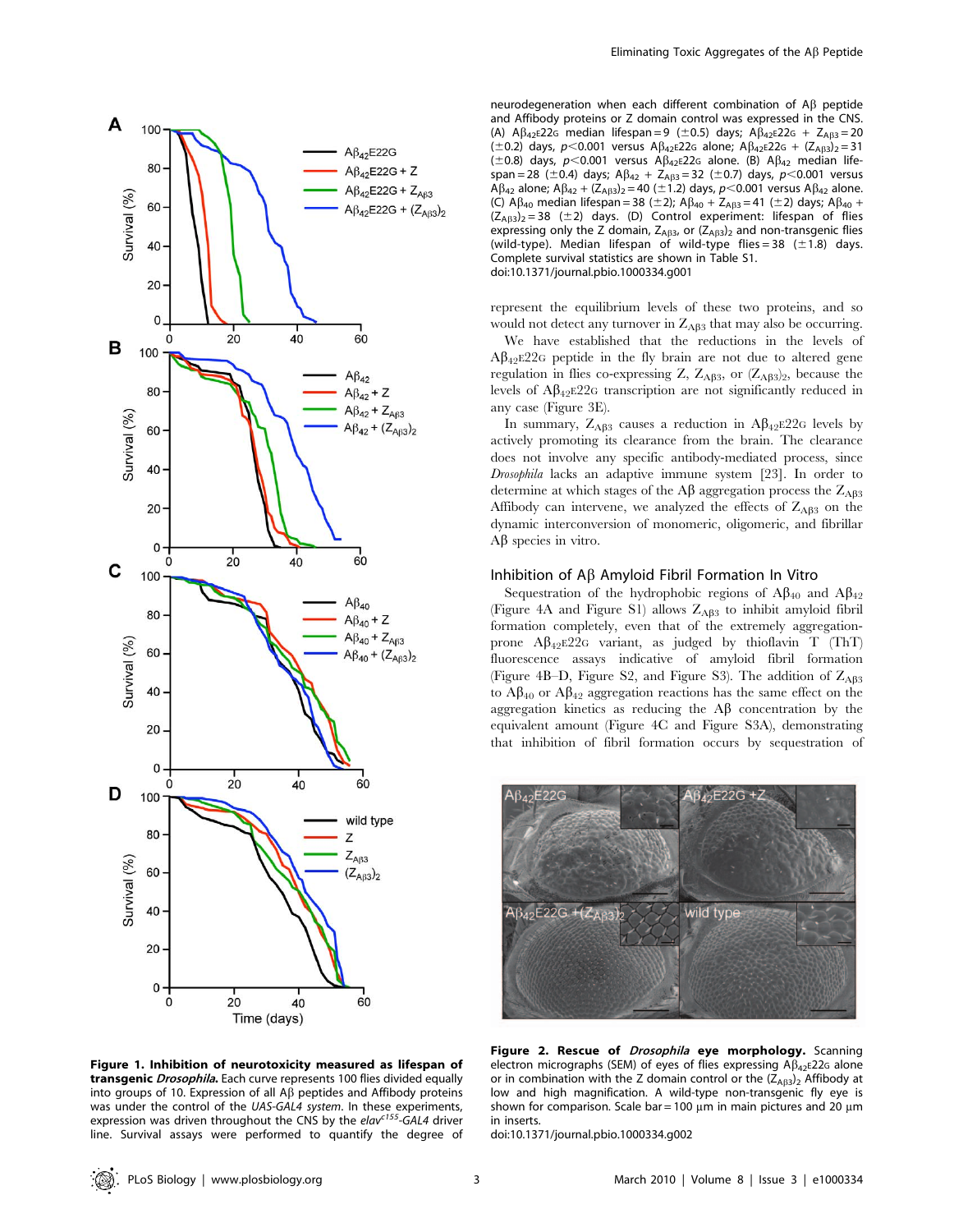

Figure 3. Clearance of AB from the *Drosophila* brain. (A) Electrophoretic (SDS PAGE) analysis of soluble AB in fly brain extracts. A clear AB immunoreactive band is seen at 8 kDa (consistent with an A $\beta$  dimer [14]) in flies expressing A $\beta_{42}$ E22G and  $\beta_{42}$ E22G and the Z domain. The 8 kDa A $\beta$  immunoreactive band is absent in flies co-expressing A $\beta_{42}$ E22G and either  $Z_{AB3}$  or ( $Z_{AB3}$ )<sub>2</sub>.  $\beta$ -actin immunodetection (bottom row) served as a loading control. (B) ELISA analysis of total (soluble and insoluble)  $A\beta_{42}E22G$  concentration in the brains of flies expressing the different Affibody constructs. The levels of A $\beta_{42}$ E22G measured in the presence of the different Affibody molecules are expressed as a percentage of the concentration in the A $\beta_{42}$ E22G alone control. Differences between genotypes were analyzed by ANOVA and post hoc t tests. \*\*  $p$ <0.01. (C) Immunohistochemistry and confocal microscopy analysis of  $A\beta_{42}E22G$  aggregates in intact brains from flies expressing  $A\beta_{42}E22G$  alone or in combination with different Affibody constructs. Anti-Aß immunostaining is shown in red, with a nuclear counterstain (TOTO-3) shown in blue. White boxes in brain images to the left are magnified to the right. Aß immunoreactive aggregates are observed as puncta and are abundant in the brains of flies expressing A $\beta$ <sub>42E</sub>22G alone or in combination with the Z domain. Immunoreactive A $\beta$  deposits are sparse in brains where Z<sub>AB3</sub> is co-expressed with A $\beta_{42}$ E22G and absent in brains where ( $Z_{AB3}$ )<sub>2</sub> is co-expressed with A $\beta_{42}$ E22G. (D) SDS PAGE analysis of  $Z_{AB3}$  and ( $Z_{AB3}$ )<sub>2</sub> levels in the presence and absence of A $\beta_{42}$ E22G. Twelve kDa anti-c-Myc immunoreactive bands (consistent with a disulfide linked Z<sub>AB3</sub> dimer) of equal intensity are detected in  $Z_{AB3}$ -expressing flies in the presence or absence of A $\beta_{42}$ E22G. Twelve kDa anti-Affibody immunoreactive bands of equal intensity are also detected for the head-to-tail linked ( $Z_{AB3}$ )<sub>2</sub> dimer. (E) Quantitative RT-PCR analysis of A $\beta$  mRNA levels in flies expressing A $\beta$  in combination with different Affibody constructs or the Z domain control. The relative levels of A $\beta$  mRNA detected in flies expressing A $\beta_{42}E22G$  in combination with Z (white), Z<sub>AB3</sub> (red), and  $(Z_{AB3})_2$  (blue) compared to that detected in flies expressing A $\beta_{42}$ E22G alone (black) do not differ significantly (n.s., not significant). doi:10.1371/journal.pbio.1000334.g003

monomeric A $\beta$ . When a molar excess of  $Z_{\text{A}\beta3}$  is added at different times during the aggregation process, it effectively inhibits all further aggregation (Figure 4B and Figure S3B), indicating that not only does  $Z_{\text{A}\beta3}$  effectively block aggregation even after its initiation, but also that monomeric  $\mathbf{A}\boldsymbol{\beta}$  is accessible for binding throughout the process of fibril formation.

# Kinetics of Amyloid Fibril Dissolution

We noted, however, during the course of the experiments that the ThT fluorescence signal tends to fall after the addition of  $Z_{AB3}$ at advanced stages of the fibril formation reaction, suggesting that  $Z_{AB3}$  may also act to reverse the aggregation process (Figure 4D) and Figure S3C). To determine the kinetics of fibril dissolution by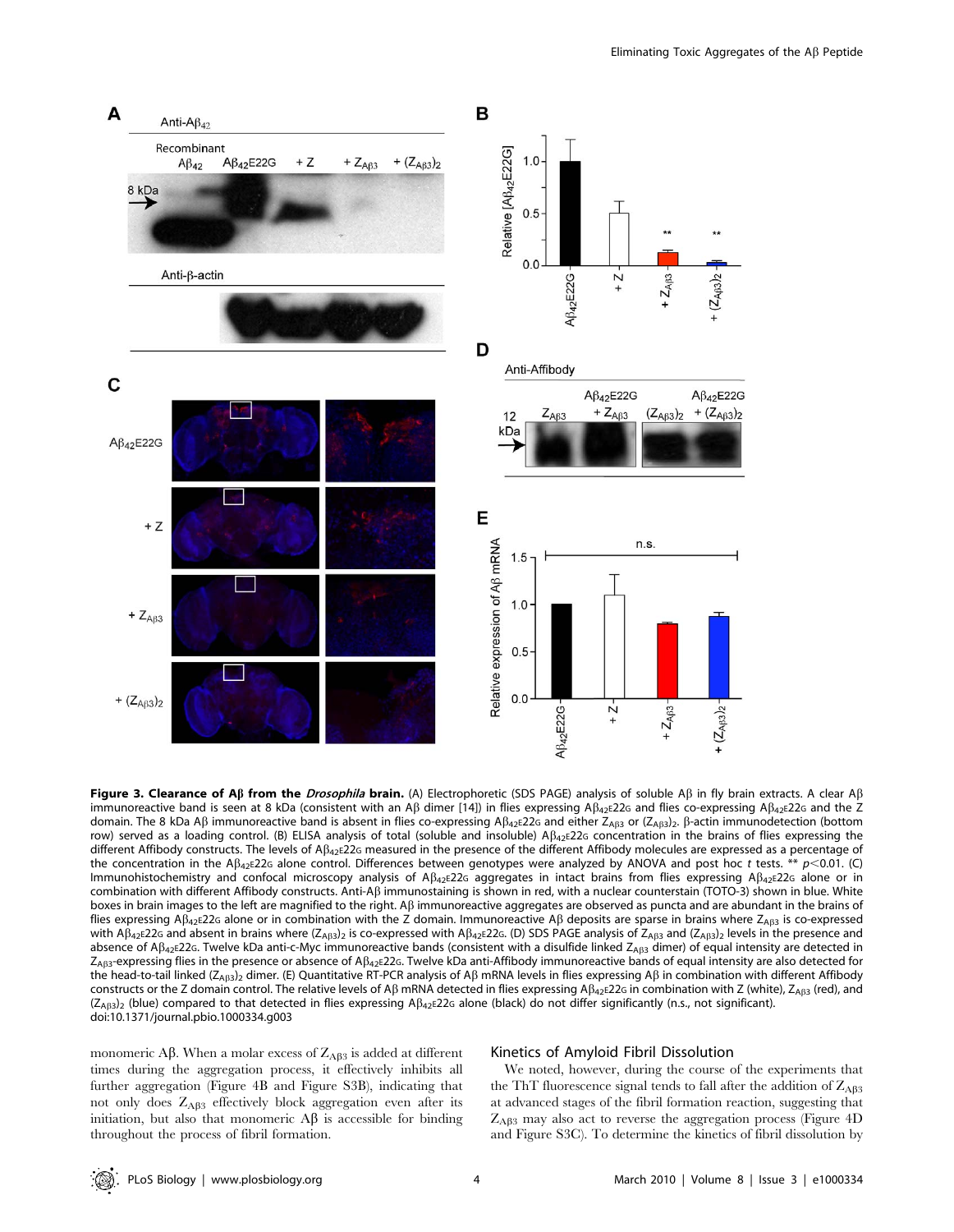

Figure 4. Inhibition of  $A\beta_{40}$  amyloid fibril formation. (A) Structure of the  $Z_{AB3}$  Affibody (blue and cyan) in complex with an  $\beta_{40}$  hairpin (residues 16 to 40; red) [16]. White spheres represent buried nonpolar side chains (core) of  $Z_{AB3}$ . (B–D) Kinetics of A $\beta_{40}$ amyloid fibril formation monitored by ThT fluorescence using 30  $\mu$ M  $A\beta_{40}$  with addition of 36 µM Z<sub>AB3</sub> at different times (B and D) or using the specified concentrations of  $\mathsf{A}\beta_{40}$  and  $\mathsf{Z}_{\mathsf{A}\mathsf{B}3}$  (C). Time traces of three or four independent experiments are shown for each condition in (B) and (D). The average of three experiments is shown in (C) with error bars representing maximum and minimum values. Experiments in (B–D) were repeated with  $AB_{42}$  (Figure S3). (E) Transmission electron microscopy (TEM) of fibrils prepared for the  $A\beta_{40}$  fibril dissolution assay. Scale bar = 200 nm. (F, top) Up-field region of the  $^{15}N$  HSQC NMR spectrum of a fibril dissolution sample at  $37^{\circ}$ C starting from 300 µM  $^{15}N$ -A $\beta_{40}$  in fibrils and (middle) 24 h after addition of 325 µM Z<sub>AB3</sub>. The  $A\beta_{40}$  backbone resonances appear as  $A\beta_{40}$  dissociates from fibrils and is

captured as complex with  $Z_{AB3}$ . For reference: the assigned spectrum of Affibody-bound monomeric  $A\beta_{40}$  (bottom) prepared directly from monomeric A $\beta_{40}$ . (G) Kinetics of A $\beta_{40}$  fibril dissolution. The concentration of bound  $A\beta_{40}$  was calculated from the intensities of the NMR resonances compared to those of an internal  ${}^{15}N-Z_{AB3}$  standard. The experiments were carried out using recombinantly produced  $AB_{40}$  with an N-terminal methionine residue. doi:10.1371/journal.pbio.1000334.g004

 $Z_{\text{A}\beta3}$  in vitro, we set up experiments in which  $\text{A}\beta_{40}$  monomers dissociating from pre-formed fibrils are captured by  $Z_{\text{A}\beta3}$ . We used <sup>15</sup>N-labelled A $\beta_{40}$  for these experiments so that monomeric A $\beta_{40}$ in complex with  $Z_{\text{A}\beta3}$  could be identified by solution nuclear magnetic resonance (NMR) spectroscopy at low micromolar concentrations. The large fibrillar aggregates of  $^{15}$ N-A $\beta_{40}$ (Figure 4E) did not generate an observable NMR spectrum even after 24 h of data collection, as expected, due to slow molecular tumbling and no highly mobile residues. The addition of  $Z_{AB3}$ , however, generated resonances from  $Z_{AB3}$ -bound monomeric  $^{15}N$ - $A\beta_{40}$ , indicating a gradual dissolution of the fibrils (Figure 4F and Figure S4). Only a small fraction of the  $\mathbf{A}\beta_{40}$ , however, dissociates from the fibrils over the first three weeks; thereafter the dissolution process becomes very slow, even for fibrils fragmented by sonication (Figure 4G). Still, under these conditions the observed level of dissolution does not represent the equilibrium state, as the pre-formed  $A\beta_{40}Z_{AB3}$  complex is stable in the presence of  $A\beta_{40}$ fibrils (Figure S5). Hence, even though binding of the  $Z_{AB3}$ Affibody to monomeric  $A\beta_{40}$  can act to dissolve fibrils, the dissociation kinetics are too slow, at least in vitro, for dissolution to be achievable in practice under ambient conditions.

#### Inhibition and Dissolution of  $A\beta$  Oligomers

In order to determine the critical issue of whether or not  $Z_{AB3}$ can prevent the formation of smaller  $A\beta$  aggregates (oligomers), we examined their formation in vitro by size exclusion chromatography (SEC) in the presence and absence of  $Z_{\text{A}\beta3}$  (Figure 5A to 5D and Figure S6). Oligomeric species [24] appear within hours in solutions of  $A\beta_{42}$ , prepared by dilution from alkaline conditions [25], where the monomeric species is initially dominant. The partitioning between monomeric and oligomeric  $A\beta$  then reaches an interim steady state after  $\sim 10$  h before the onset of the formation of amyloid fibrils (Figure 5A). By contrast, in the presence of the  $Z_{\text{A}\beta3}$ , oligomer formation is completely inhibited (Figure 5B), a result that can be attributed to the sequestration of  $A\beta_{42}$  within the complex formed with the Affibody.

Isolated  $A\beta_{42}$  oligomers contain elements of well-defined  $\beta$ sheet structure as measured by circular dichroism (CD), but the  $\beta$ sheet content is lower than in mature fibrils (Figure 5E). Their stability is also lower as isolated oligomers dissociate into monomers and convert into amyloid fibrils (Figure 5C). Addition of the  $Z_{\text{A}\beta3}$  Affibody results in dissolution of the oligomers after a few days (Figure 5D, 5F, and 5G and Figure S7). This is because binding of monomeric  $A\beta$  acts to shift the dynamic monomeroligomer equilibrium such that the oligomer population is reduced, and NMR (Figure 5H) and SEC analyses (Figure S6) consequently also reveal monomeric  $A\beta_{42}$  in complex with  $Z_{A\beta3}$ .

# Conclusion

The presence of the  $Z_{\text{A}\beta3}$  Affibody in vivo results in the effective inhibition of  $A\beta$  toxicity and the promotion of  $A\beta$  degradation. These effects can be attributed to the ability of the  $Z_{\text{A}\beta3}$  Affibody to act in three distinct ways on the  $A\beta$  aggregation process. First, monomeric A $\beta$  will be sequestered by  $Z_{AB3}$ , the result of which is that toxic  $\mathbf{A}\boldsymbol{\beta}$  aggregates will not be able to form in the brain.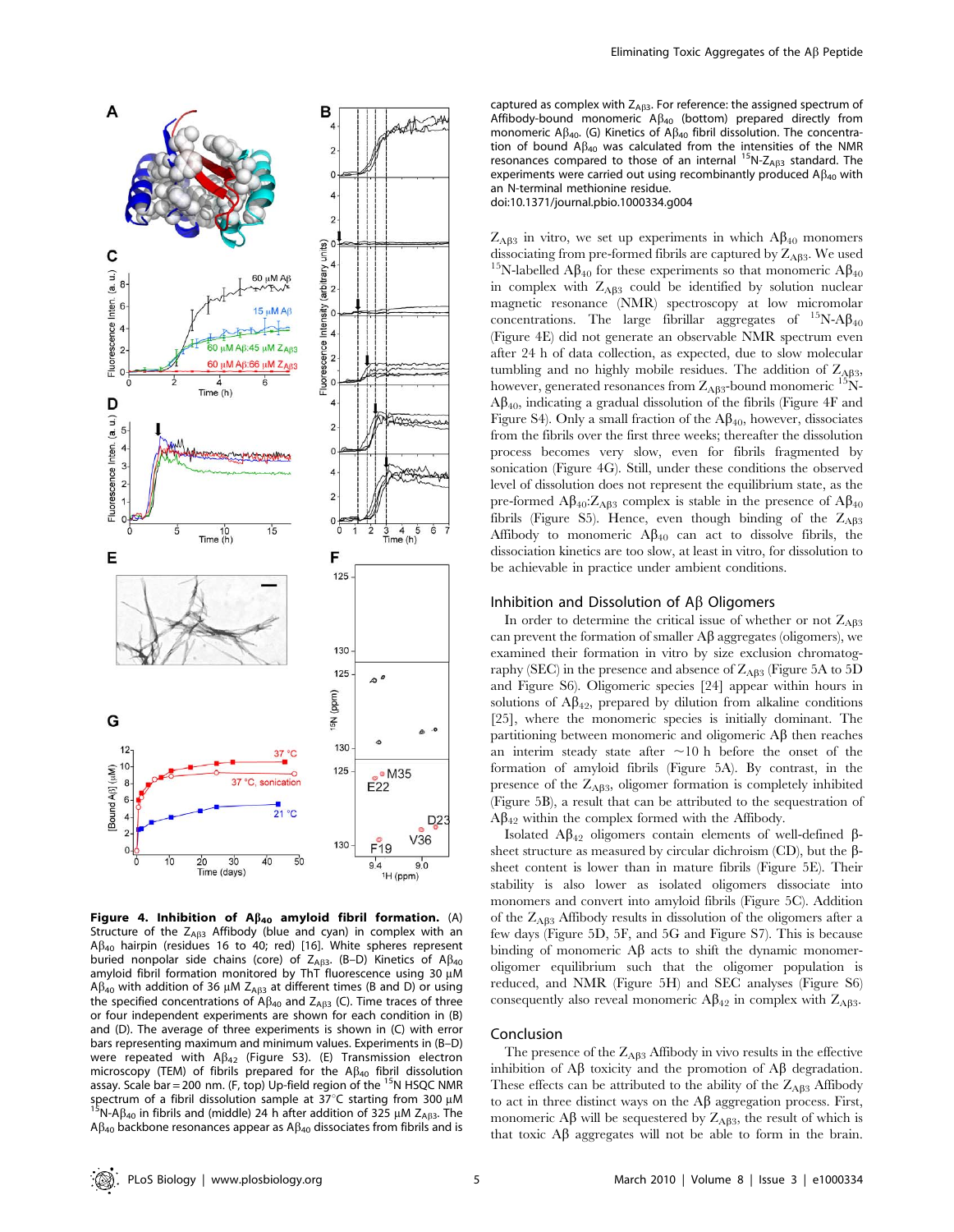

Figure 5. Dissolution of  $A\beta$  oligomers. (A-D) Oligomer formation (A and B; 100  $\mu$ M total A $\beta_{42}$ ) and oligomer dissolution (C and D; 20  $\mu$ M total  $\mathsf{A}\beta_{42}$ ) monitored by SEC in the absence or presence of 1.2-fold excess of  $Z_{AB3}$ . SEC elution profiles were integrated and normalized (see Figure S6 and Materials and Methods). The fraction of high molecular weight (HMW) aggregates was calculated as the difference between unity and the sum of the monomer and oligomer fractions. (E) Normalized CD spectra (MRE, mean residue elliptictiy) of monomeric  $A\beta_{42}$  (black), oligomers (red), and fibrils (blue).  $\beta$ -sheet secondary structure is identified by a distinct minimum at  $\sim$ 215 nm in the spectrum. (F,G) TEM images of oligomeric  $\mathsf{AB}_{42}$  solutions after isolation and at the endpoint of the dissolution experiment. Scale bar = 100 nm. (H) <sup>15</sup>N HSQC NMR spectrum of an  $\mathsf{AB}_{42}$  oligomer sample, which has dissociated as a result of the sequestering of monomeric A $\beta_{42}$  by  $Z_{AB3}$ (black). Starting from 11  $\mu$ M <sup>15</sup>N-A $\beta_{42}$  in oligomeric form (such as

shown in F), this spectrum was recorded 2 days after the addition of 13 µM  $Z_{AB3}$ . The fraction of A $\beta_{42}$  bound to  $Z_{AB3}$  after 5 days of incubation was estimated by NMR to be 92% ( $\pm$ 9%). A spectrum of  $Z_{AB3}$ :A $\beta_{42}$  prepared from monomer solutions is shown for reference (green). The experiments were carried out using recombinantly produced  $A\beta_{40}$  or  $A\beta_{42}$  with N-terminal methionines. doi:10.1371/journal.pbio.1000334.g005

Second, if  $\Lambda\beta$  aggregation were to occur, it can be slowed, halted, and even reversed by the action of  $Z_{AB3}$  on the dynamic  $A\beta$ monomer-aggregate equilibria. Furthermore, the presence of  $Z_{AB3}$ not only prevents or reverses  $\mathbf{A}\boldsymbol{\beta}$  aggregate formation, it also promotes clearance from the brain. We envisage that this could occur either by intracellular lysosomal or proteasomal degradation, or alternatively by the secretion and uptake by phagocytic cells of the  $Z_{A\beta 3}$ : $A\beta$  complex.

The results furthermore demonstrate how engineered binding proteins, such as Affibody molecules, that target specific protein conformations can be used to gain important insights into the dynamics of the  $\Lambda\beta$  aggregation process and its toxic consequences both in vivo and in vitro.

## Materials and Methods

#### Fly Genetics

Drosophila melanogaster transgenic for  $\mathcal{AB}_{40}$ ,  $\mathcal{AB}_{42}$ , and  $\mathcal{AB}_{42}$ E22G have been described previously [20]. Drosophila transgenic for the Z domain,  $Z_{\text{A}\beta3}$ , and the  $(Z_{\text{A}\beta3})_2$  head-to-tail dimer were created by standard p element mediated germ line transformation using pUAST (Brand and Perrimon) as the expression vector. Affibody cDNA was inserted into the multiple cloning site of pUAST using EcoR1 and Xho1, except for  $(Z<sub>Aβ3</sub>)<sub>2</sub>$ , which was cloned between EcoR1 and Xba1 sites. Each transgene was preceded by the same secretion signal peptide (MASKVSILLLLTVHLLAAQTFAQ), derived from the Drosophila necrotic gene, in order to target its expression to the secretory pathway. Transgenes were injected into w1118 embryos.

Drosophila transgenic for  $A\beta_{40}$ ,  $A\beta_{42}$ , and  $A\beta_{42}$ E22G were each crossed with *Drosophila* transgenic for Z,  $Z_{AB3}$ , and  $(Z_{AB3})_2$  to create stable double transgenic stocks. Expression of the transgenes was achieved using the UAS-Gal4 system. UAS-Tg flies were crossed with flies expressing Gal4 under the control of either a neuronal promoter (elavc155 or OK107) or eye specific promoter (gmr). All fly crosses were maintained on standard cornmeal/agar fly food in humidified incubators. Crosses to generate flies expressing Affibody molecules or  $A\beta$  were performed at 29 $^{\circ}$ C.

#### Survival Assays

Survival assays were performed as described previously [20]. Briefly, 100 flies of each genotype were collected, divided into tubes of 10 flies, and kept at  $29^{\circ}$ C. The number of live flies was counted every 2–3 days and recorded. Survival curves were calculated using the Kaplan-Meier method, and differences between genotypes were assessed using the log-rank test.

## Rough Eye Phenotype

Transgenes were expressed in the eye by crossing with gmr-Gal4 flies. Crosses were performed at  $29^{\circ}$ C. Flies were collected on the day of eclosion and sputter coated using 20 nM of Au/Pd in a Polaron E5000. SEM images were collected using a Philips XL30 Microscope.

#### Protein Extraction and Western Blotting

Fifty flies were snap frozen in liquid nitrogen and decapitated for each genotype. Fly heads were homogenized in PBS/1% SDS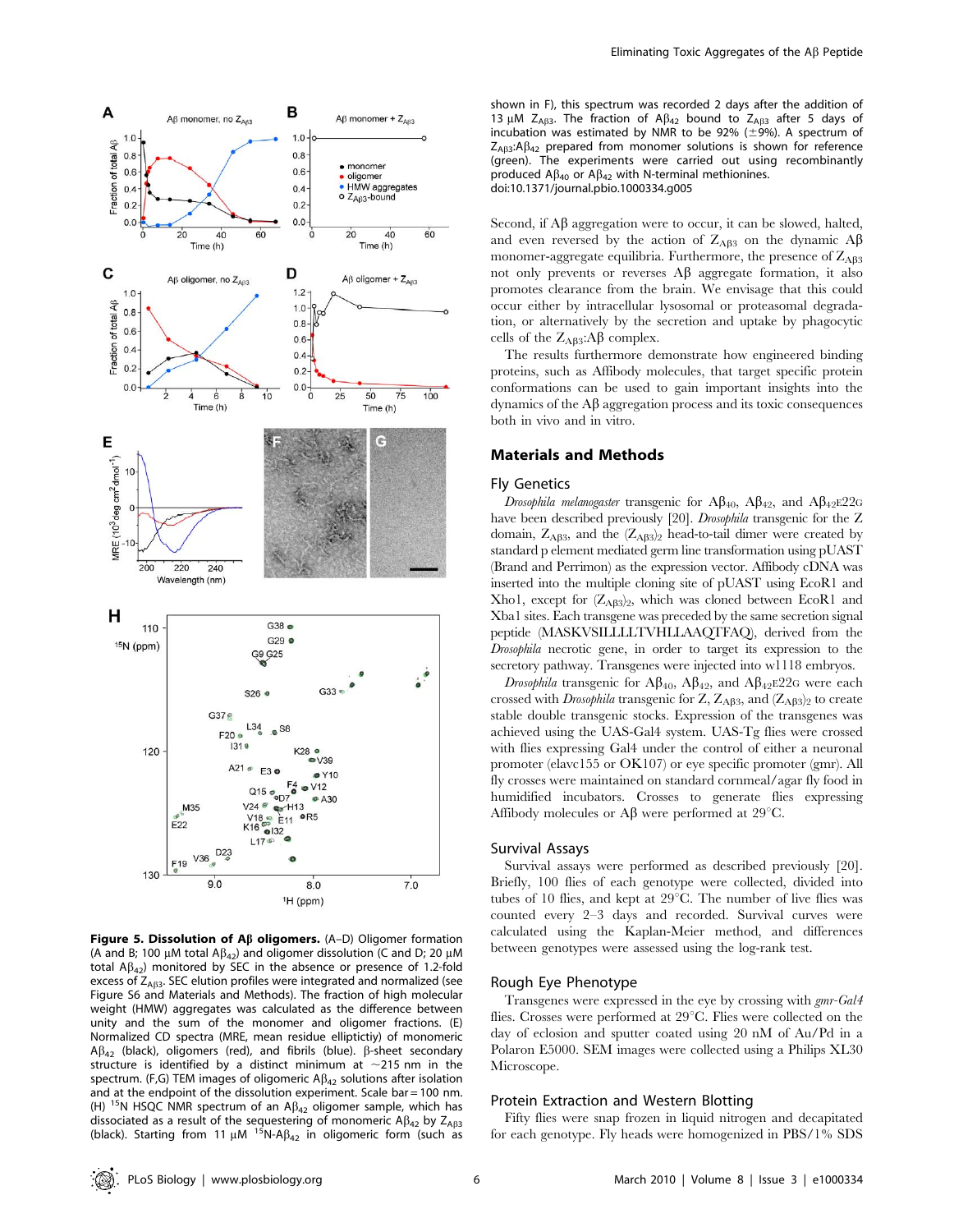containing protease inhibitors (Complete, Roche Applied Science, UK). Homogenates were then centrifuged at 12,100 g for 1 min to remove insoluble material, and the supernatants were collected for analysis. Protein concentration in each supernatant was determined using the DC Protein Assay (Biorad). Equal quantities of protein for each genotype were loaded on to 4%–12% Bis/Tris SDS PAGE gels (Invitrogen) for detection of Affibody molecules and 4%–12% Tris/glycine SDS PAGE gels (Invitrogen) for detection of A $\beta$ . Electrophoresis was performed under nonreducing conditions, and protein was transferred to nitrocellulose membranes for Western blotting.  $Z_{AB3}$  was detected using a mouse monoclonal anti-c-Myc antibody (clone 9E10, Abcam), and  $(Z<sub>AB3</sub>)$ <sub>2</sub> was detected using a goat anti-Affibody antibody (Abcam).  $A\beta$  was detected using a mouse monoclonal anti- $A\beta$  antibody directed against the N terminus of  $\mathbf{A}\beta$  (6E10, Signet). All blots were developed using Supersignal West Femto Maximum Sensitivity ECL substrate (Pierce).

# Total  $A\beta$  ELISA

Heads from flies expressing  $\rm{A} \beta_{42}$ E22G with or without Affibody domains were subjected to mechanical homogenization in 5 M GdmCl, 50 mM Hepes, and 5 mM EDTA followed by 4 min of sonication in a water bath. Homogenates were centrifuged for 7 min at 12,100 g to pellet any GdmCl insoluble material. Supernatants were diluted in 50 mM Hepes and 5 mM EDTA with protease inhibitors to a final concentration of 1 M GdmCl. A sandwich ELISA was performed on the supernatants using biotinylated 6E10 (Signet) and a C terminal  $\mathbf{A}\mathbf{\beta}_{x-42}$ -specific antibody 21F12 (kind gift of D. Schenk, Elan). Protein levels were measured using a Sector Imager (Meso Scale Discovery) and normalized to a percentage of the level obtained for flies expressing  $\mathbf{A}\beta_{42}$ E22G alone.

#### Immunohistochemistry

Flies of all genotypes were crossed with OK107-Gal4 flies (Bloomington Stock No. 854) to drive expression in a subset of neurons that includes, but is not limited to, the mushroom bodies. For each genotype fly brains were dissected in PBS with 0.05% Triton X-100 and fixed in 4% paraformaldehyde for 1 h at room temperature. The brains were then washed three times in PBS/ 0.05% Triton X-100 and blocked in 5% w/v bovine serum albumin in PBS for 1 h at room temperature. Fly brains were incubated overnight in mouse anti- $\mathcal{A}\beta$  (6E10, Signet) diluted 1:1000 in blocking buffer. After three further washes in PBS/ 0.05% Triton X-100, brains were then incubated in goat antimouse IgG Alexa 546 (Invitrogen) and counterstained with TOTO-3 (Invitrogen) to detect nuclei before mounting in Vectashield (Vectorlabs) anti-fade mounting medium.

## Confocal Microscopy

Confocal serial scanning images were acquired at  $2 \text{ or } 4 \mu m$ intervals (for high magnification and low magnification images, respectively) using a Nikon Eclipse C1si on Nikon E90i upright stand (Nikon). The image stacks were projected using Image] (version 1.42k), and the resulting composite images were processed using Photoshop CS4 software (Adobe Systems).

# Transcription Assay

Concentrations of mRNA were determined using quantitative real time PCR (RT-PCR). Twenty-five flies per genotype were collected and snap frozen in liquid  $N_2$ . RNA was extracted from each group of 25 fly heads using TriZol followed by DNAse treatment to remove residual genomic DNA and reverse transcription to produce cDNA. Each sample was subjected to two separate quantitative PCR reactions to detect  $\widehat{AB}$  mRNA and the control gene Actin5c. Real time amplification of cDNA was monitored using SYBR Green fluorescence in a Bio-Rad iQ Cycler.

## Protein Samples for Biophysical Analysis

 $Z<sub>AB3</sub>$  was produced in *Escherichia coli* and purified as described elsewhere [16].  $\mathbf{A}\boldsymbol{\beta}$  peptides were obtained from a commercial source (rpeptide, Bogart, GA, USA), synthesized in-house, or produced (with an N-terminal methionine) by recombinant coexpression of A $\beta$  and  $Z_{\text{A}\beta3}$  in E. coli [26]. Experiments were carried out in 20 mM sodium phosphate, 50 mM NaCl, except for the NMR experiments where NaCl was not included, and pH 7.2.  $10 \mu$ M ThT was added prior to fluorescence measurements.

## $A\beta$  Fibril Formation

Fibril formation assays were carried out as described previously [16]. TEM images were obtained using a LEO 912 AB Omega microscope. CD spectra were recorded on a JASCO J-810 spectropolarimeter.

## $AB$  Fibril Dissolution

Fibrils were prepared from  $A\beta_{40}$  at a concentration of 100  $\mu$ M with the same set-up and conditions as for the fibril formation assays, but in the absence of ThT. After 3 days of incubation at  $37^{\circ}$ C, fibrils were isolated by centrifugation at 16,000 g. To remove any residual soluble peptide, fibrils were washed by resuspension in buffer F [20 mM sodium phosphate, pH 7.2, 0.1% sodium azide, complete protease inhibitor (Roche; at the concentration recommended by the manufacturer)], followed by centrifugation. Fibrils were resuspended in buffer F supplemented with 10%  $D_2O$  to a final concentration of 300  $\mu$ M A $\beta_{40}$  and investigated by 15N HSQC NMR with 24 h of data collection on a Varian Inova 900 MHz NMR spectrometer (equipped with a cryogenic probe) or on a Varian Inova 800 MHz spectrometer. The intensity of resonances originating from bound  $A\beta_{40}$  detected in the presence of 325  $\mu$ M of unlabeled  $Z_{\text{A}\beta3}$  was followed over time by recording a series of 24 h  $^{15}N$  HSQC NMR spectra. Five  $\mu$ M of <sup>15</sup>N-Z<sub>AB3</sub> served as an internal concentration reference, assuming identical NMR-sensitivities of the intense resonances of the three C-terminal residues of bound  $A\beta_{40}$  and free  $Z_{AB3}$ . Sonication was achieved by placing the NMR tube with the fibril sample into a Misonix water bath sonicator for 2 min before acquisition of NMR data.

## A<sub>B</sub> Oligomer Formation and Dissolution

Oligomer formation was induced by adjusting the pH of alkaline (pH~10.5) solutions of A $\beta_{42}$  (concentration  $\leq$ 100 µM) in 20 mM sodium phosphate and 50 mM sodium chloride to pH 7.2 (with 1 M HCl) [25]. The samples were incubated at  $21^{\circ}$ C and oligomer formation was monitored with SEC and ThT fluorescence. Fifty  $\mu$ l (for analytical runs) or 1 ml (for preparative oligomer isolation) aliquots were injected onto an ÄKTA Explorer system (GE Healthcare, Uppsala, Sweden) equipped with a Superdex 75 10/300 column, and the elution was monitored by UV absorbance at 220 nm. Preparative oligomer isolation was carried out 4–20 h after induction of oligomer formation and yielded oligomer solutions at 10–20  $\mu$ M total A $\beta_{42}$  concentration. The elution volumes of the  $Z_{\text{A}\beta3}:\text{A}\beta_{42}$  complex and free  $Z_{\text{A}\beta3}$  were determined in separate runs of the isolated complex or free Affibody, respectively, and conformed to previous SEC studies [19]. The amounts of  $A\beta_{42}$  in the monomeric, oligomeric, or  $Z_{AB3}$ -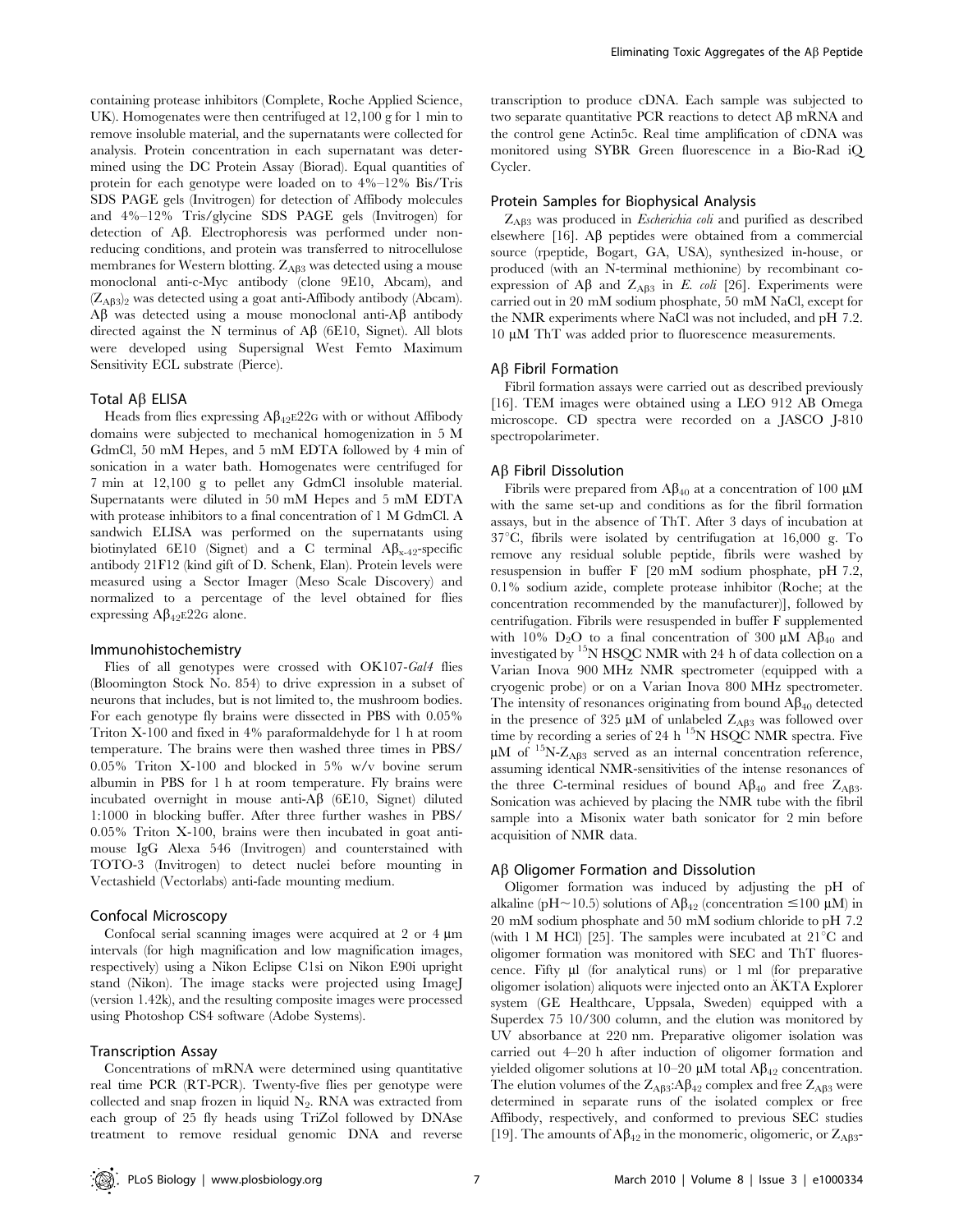bound fraction were determined from the elution peak areas obtained by integration using the Unicorn software provided with the chromatography system. The data were normalized by setting to unity the sum of the oligomer and monomer peak areas in the first SEC profiles (at  $t = 0.2$  h for oligomer formation in Figure S6A, and at  $t = 0.5$  h for oligomer dissolution in Figure S6C). The fraction of high molecular weight aggregates that did not enter the column bed was calculated as the difference between unity and the sum of the monomer and oligomer fractions. The fraction of  $Z_{AB3}$ bound  $\mathbf{A}\beta_{42}$  shown in Figure 5D was obtained by comparison of the integrated  $Z_{AB3}:A\beta_{42}/$  free  $Z_{AB3}$  peak area with those obtained in calibration runs of free  $Z_{AB3}$  (set to 0) and  $Z_{AB3}$ :  $A\beta_{42}$  complex (set to 1) using the same protein concentrations as in the dissolution experiment. The fraction of  $A\beta_{42}$  bound to  $Z_{AB3}$  was determined by <sup>15</sup>N HSQC NMR employing an internal concentration standard.

## Supporting Information

Figure S1 The Z<sub>Aβ3</sub>-binding modes of  $A\beta_{40}$  and  $A\beta_{42}$  are identical. <sup>15</sup>N-HSQC NMR spectra of  $A\beta_{40}$  (red) and  $A\beta_{42}$ (blue) in the  $Z_{AB3}$ -bound state. The backbone amide resonances for residues 1 to 39, including all those assigned to the  $\beta$ -hairpin in the core of the complex, coincide. This demonstrates that the mode of binding is identical for  $A\beta_{40}$  and  $A\beta_{42}$ . Buffer, 20 mM sodium phosphate, pH 7.2. Temperature,  $21^{\circ}$ C.

Found at: doi:10.1371/journal.pbio.1000334.s001 (0.23 MB TIF)

Figure S2  $Z_{\text{A}\beta3}$  inhibits fibril formation of  $\text{A}\beta_{42}$  and  $\mathbf{A}\beta_{42}\mathbf{E}$ **22G.** (A,B) Aggregation time courses of  $\mathbf{A}\beta_{42}$  and  $A\beta_{42}E22G$  in the absence (blue) and presence (green and red) of increasing molar equivalents of  $Z_{AB3}$  monitored by thioflavin T fluorescence. (C) TEM images of the end stage aggregates of  $A\beta_{42}$ in the absence (left) or presence (right) of an equivalent amount of  $Z_{AB3}$ . Scale bar = 200 nm. Peptides were purchased from Bachem and dissolved in 5 mM NaOH followed by filtration using Centricon YM-10. Solutions were then divided into aliquots and lyophilized. The quantity of peptide in the aliquots was determined by amino acid analysis. Aggregation assay samples in (A) and (B) contained 40  $\mu$ l of 20  $\mu$ M A $\beta_{42}$  or 10  $\mu$ M A $\beta_{42}$ E22G in 50 mM Na-phosphate, pH 7.4, and 10  $\mu$ M Thioflavin T, supplemented with the indicated amount of disulfide linked  $Z_{\text{A}\beta3}$ . Samples were incubated at 37°C and data points were recorded every 4 min  $(A\beta_{42})$  or 2 min  $(A\beta_{42}$  E22G) with 10 s of orbital shaking preceding the measurement using a FLUOstar OPTIMA reader (BMG) equipped with 440 nm excitation and 480 nm emission filters. Samples analyzed by TEM (in C) were applied to formvar/carbon coated copper grids, stained with 2% (w/v) uranyl acetate, and viewed in a Philips CEM100 transmission electron microscope.

Found at: doi:10.1371/journal.pbio.1000334.s002 (0.80 MB TIF)

Figure S3 The  $Z_{\text{A}\beta3}$  Affibody inhibits fibril formation of  $\text{A}\beta_{42}$ by sequestration of monomeric peptide. (A) Aggregation time course of  $A\beta_{42}$  at the specified concentrations of  $A\beta_{42}$  and Z<sub>AB3</sub>. Averages of four experiments are shown with error bars representing estimated standard deviations. (B) Aggregation time course of  $A\beta_{42}$  using 30  $\mu$ M  $A\beta_{42}$  without (black) or with addition of 36  $\mu$ M Z<sub>Aβ3</sub> at the times indicated by the arrows. Averages of four experiments are shown with error bars representing estimated standard deviations. (C) The four individual time traces resulting in the magenta time course in (B). Aggregation was monitored by thioflavin T fluorescence on a FarCyte reader (Tecan) equipped with 440 nm excitation and 480 nm emission filters. The samples contained  $\sim$ 100 µl of the peptide/protein solution in 20 mM Naphosphate (pH 7.2), 50 mM NaCl, and 10  $\mu$ M thioflavin T. Plates were sealed with polyolefin tape (Nunc) and incubated at  $37^{\circ}$ C. Data points were recorded every 5 min with 2 min of linear shaking before the measurement. The experiments were carried out using recombinantly produced  $A\beta_{42}$  with an N-terminal methionine.

Found at: doi:10.1371/journal.pbio.1000334.s003 (0.31 MB TIF)

Figure S4 Dissolution of  $^{15}$ N-A $\beta_{40}$  from fibrils by  $Z_{\rm A\beta3}$ monitored by NMR. <sup>15</sup>N HSQC NMR spectrum of a fibril dissolution sample (black), starting from  $300 \mu M$  <sup>15</sup>N-A $\beta_{40}$  in fibrils, recorded during the first 24 h after addition of 325  $\mu$ M  $Z_{\text{A}\beta3}$  and 5 µM <sup>15</sup>N- $Z_{\text{A}\beta3}$ . For reference, the spectra of bound  $A\beta_{40}$  (red; assigned) and free  $Z_{A\beta3}$  (green) are shown. (The spectrum of fibrillar  $A\beta_{40}$  before  $Z_{A\beta3}$  addition shows no resonances at this contour levelling). Buffer, 20 mM sodium phosphate, pH 7.2. Temperature,  $37^{\circ}$ C. Recombinantly produced  $A\beta_{40}$  with an N-terminal methionine was used.

Found at: doi:10.1371/journal.pbio.1000334.s004 (0.32 MB TIF)

Figure S5 Stability of the  $A\beta_{40}:\mathbb{Z}_{A\beta3}$  complex in the presence of  $A\beta_{40}$  amyloid fibrils. (A)  $^{15}$ N-HSQC NMR spectrum of 100  $\mu$ M <sup>15</sup>N-Z<sub>Aβ3</sub> bound to 100  $\mu$ M unlabeled A $\beta$ <sub>40</sub> before addition and (B) after addition of 100  $\mu$ M <sup>15</sup>N-A $\beta$ <sub>40</sub> in amyloid fibrils and incubation for 5 days at  $37^{\circ}$ C. Buffer, 20 mM sodium phosphate, pH 7.2, 0.1% sodium azide. Fibrillar  ${}^{15}$ N-A $\beta_{40}$  is not detected by solution NMR because of its large size, for which slow tumbling results in line broadening. The spectrum of  $^{15}{\rm N}$ -Z $_{\rm AB3}$  in the bound state (A) is retained in (B), and resonances of  ${}^{15}N$ - $Z_{AB3}$ in the free state do not appear. This demonstrates that  $A\beta_{40}$  does not leave the complex to be incorporated into the fibrils, i.e. the complex is stable in the presence of  $A\beta_{40}$  amyloid fibrils. Moreover, resonances of <sup>15</sup>N-A $\beta_{40}$  bound to  $Z_{AB3}$  do not appear in (B), i.e.  $^{15}N-A\beta_{40}$  monomers do not dissociate from the fibrils to exchange with unlabeled  $A\beta_{40}$  monomers in the  $Z_{AB3}$  complex. This finding is in agreement with the high kinetic stability of  $A\beta$ amyloid fibrils reported in this study. The lifetime of the  $A\beta_{40}:Z_{A\beta3}$ complex was determined as 2.6 ( $\pm$ 0.3) h at 21°C. Dissociation of the complex cannot therefore be rate-limiting in this experiment. Lifetime determination was carried out by successive recording of the <sup>15</sup>N-HSQC NMR spectrum of <sup>15</sup>N-Z<sub>Aβ3</sub>:<sup>15</sup>N-Aβ<sub>40</sub> complex after addition of an excess of unlabeled  $Z_{\text{A}\beta3}$  and monitoring the decrease in the intensity of the resonances assigned to bound <sup>15</sup>N- $Z_{\text{A}\beta3}$ . Recombinantly produced  $\text{A}\beta_{40}$  with an N-terminal methionine was used.

Found at: doi:10.1371/journal.pbio.1000334.s005 (0.20 MB TIF)

Figure S6  $A\beta_{42}$  oligomer formation and dissolution analyzed by SEC. Elution volumes of monomeric and oligomeric  $\mathbf{A}\beta_{42}$ , free  $Z_{AB3}$  Affibody, and the  $Z_{AB3}$ :  $A\beta_{42}$  complex on a Superdex 75 10/300 column, with a nominal resolution of 3,000 to 70,000 Da, are indicated.  $\mathbf{A}\mathbf{\beta}_{42}$  oligomers elute at the void volume (8.3 ml) and  $A\beta_{42}$  fibrils cannot enter the column. (A) A solution of 100  $\mu$ M A $\beta_{42}$  was incubated without stirring at 20<sup>°</sup>C. SEC analysis of samples removed at different times reveals the decrease in concentration of monomeric  $\mathbf{A}\beta_{42}$  with time and the transient formation of oligomeric species, followed by formation of HMW aggregates (fibrils). (B) Analysis of an equivalent  $A\beta_{42}$  solution also containing a 1.2-fold excess of the  $Z_{AB3}$  Affibody shows that the  $Z_{AB3}$ : $A\beta_{42}$  remains stable without oligomer or HMW aggregate formation. (C,D) Oligomer dissolution: isolated oligomer  $\mathbf{A}\beta_{42}$ fractions isolated subjected to a second incubation followed by SEC analysis. In the absence of  $Z_{\text{A}\beta3}$  (C), these dissolve on a timescale of several hours and monomeric  $A\beta_{42}$  appears transiently prior to fibril formation. Oligomer dissolution in the presence of an 1.2-fold excess of  $Z_{A\beta3}$  (D) results in  $Z_{A\beta3}$ : $A\beta_{42}$